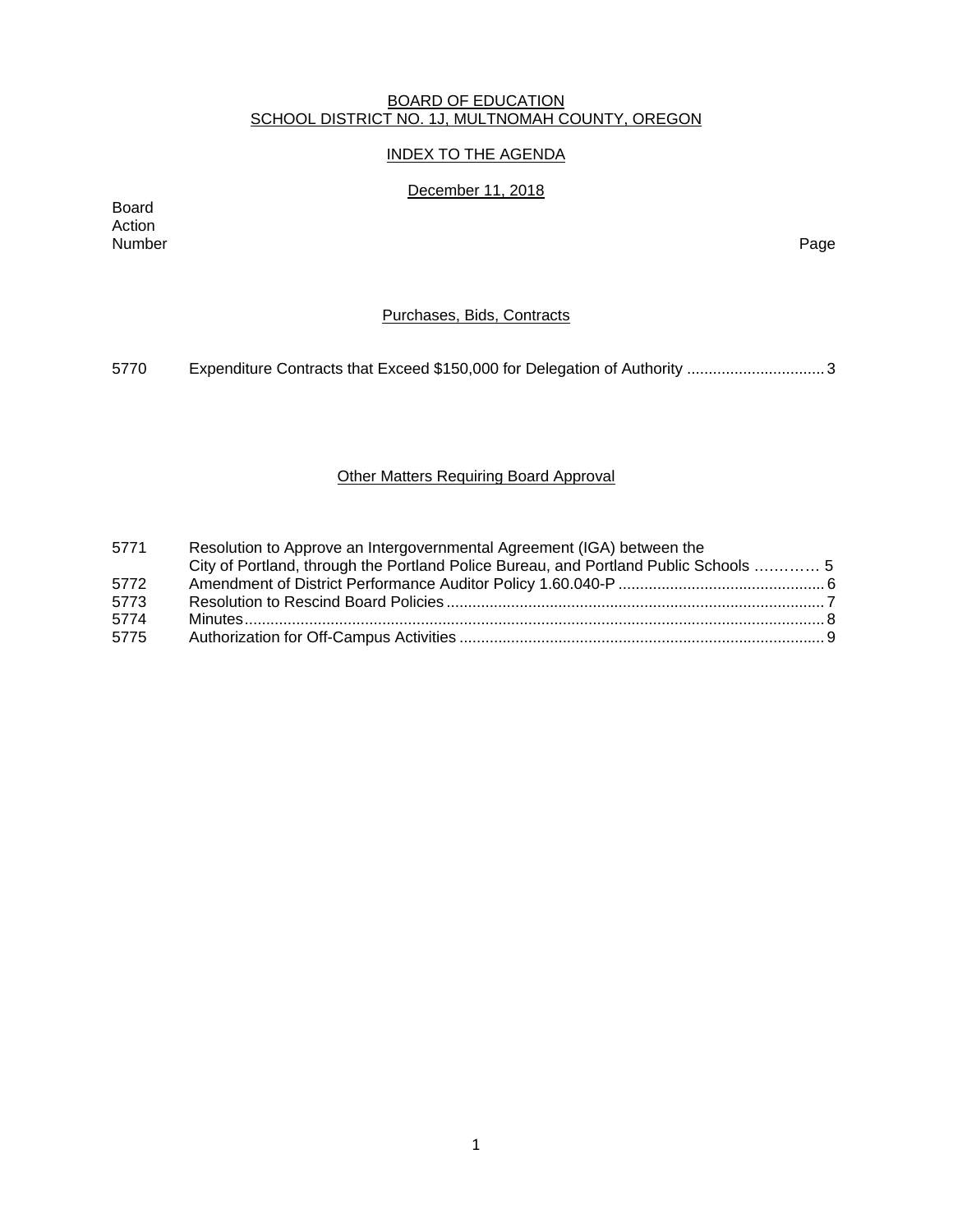# Purchases, Bids, Contracts

Number 5770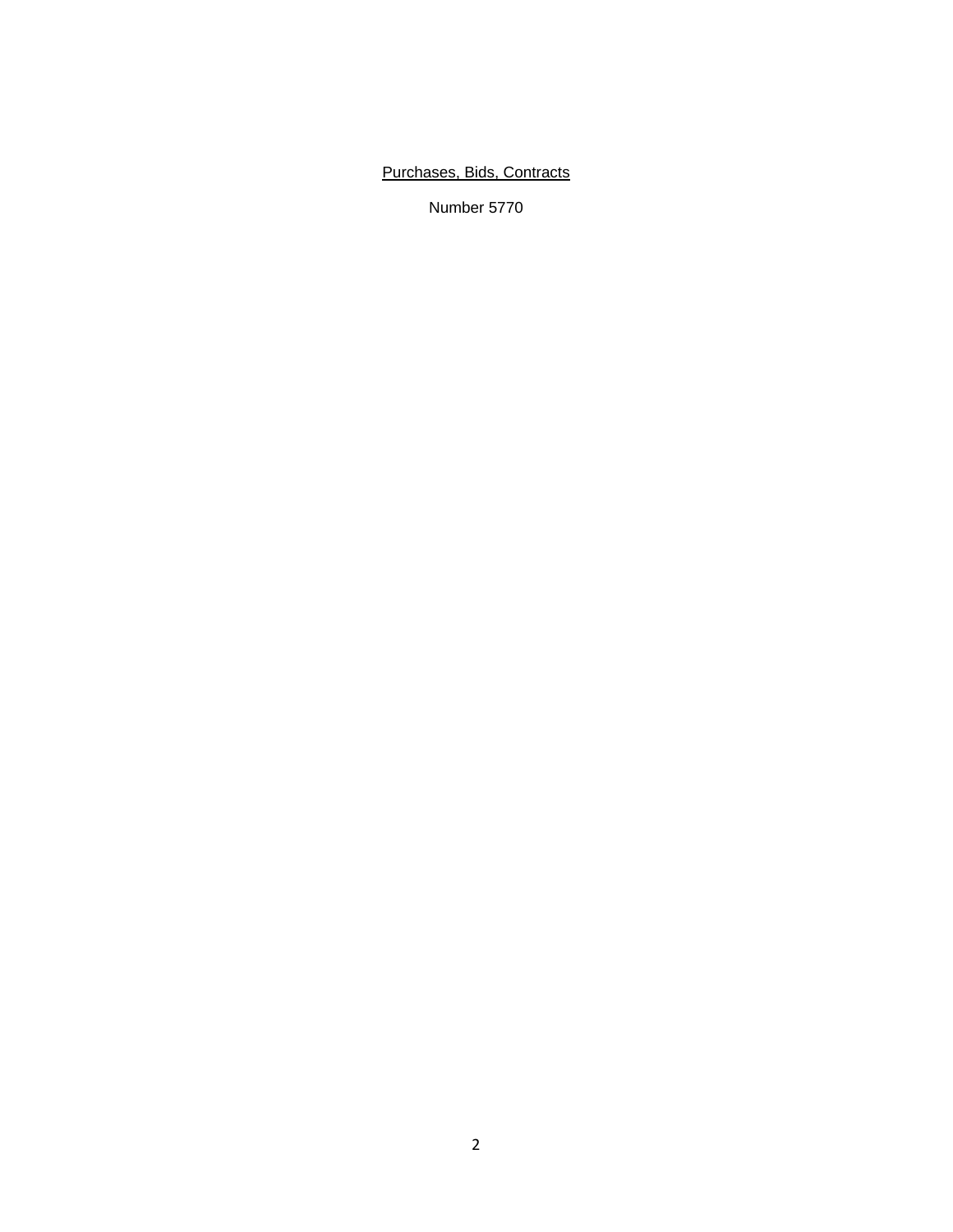#### Expenditure Contracts that Exceed \$150,000 for Delegation of Authority

### **RECITAL**

Portland Public Schools ("District") Public Contracting Rules PPS-45-0200 ("Authority to Approve District Contracts; Delegation of Authority to Superintendent") requires the Board of Education ("Board") enter into contracts and approve payment for products, materials, supplies, capital outlay, equipment, and services whenever the total amount exceeds \$150,000 per contract, excepting settlement or real property agreements. Contracts meeting this criterion are listed below.

### **RESOLUTION**

The Superintendent recommends that the Board approve these contracts. The Board accepts this recommendation and by this resolution authorizes the Deputy Clerk to enter into the following agreements.

| Contractor                                                       | Contract<br>Term                                                                                                                | <b>Contract Type</b>                 | <b>Description of Services</b>                                                                                 | Contract<br>Amount                                           | Responsible<br>Administrator,<br><b>Funding Source</b> |
|------------------------------------------------------------------|---------------------------------------------------------------------------------------------------------------------------------|--------------------------------------|----------------------------------------------------------------------------------------------------------------|--------------------------------------------------------------|--------------------------------------------------------|
| Immigrant and<br><b>Refugee Community</b><br>Organization (IRCO) | 12/12/18<br>through<br>11/7/19<br>Option to<br>renew for up<br>to four<br>additional<br>one-year<br>terms<br>through<br>11/7/23 | <b>Personal Services</b><br>PS 67203 | Provide translation services<br>District-wide on an as needed<br>basis in Spanish and Somali.<br>RFP 2018-2495 | Original Term:<br>\$50,000<br>Total if renewed:<br>\$250,000 | S. Soden<br><b>Fund 101</b><br>Dept. 5489              |
| CAL Interpreting and<br>Translations, Inc.                       | 12/12/18<br>through<br>11/7/19<br>Option to<br>renew for up<br>to four<br>additional<br>one-year<br>terms<br>through<br>11/7/23 | <b>Personal Services</b><br>PS 67219 | Provide translation services<br>District-wide on an as needed<br>basis in Somali.<br>RFP 2018-2495             | Original Term:<br>\$50,000<br>Total if renewed:<br>\$250,000 | S. Soden<br><b>Fund 101</b><br>Dept. 5489              |

### **NEW CONTRACTS**

# **NEW INTERGOVERNMENTAL AGREEMENTS ("IGAs")**

### No New IGAs

# **AMENDMENTS TO EXISTING CONTRACTS**

| Contractor               | Contract<br>Amendment<br>Term  | <b>Contract Type</b>                                | <b>Description of Services</b>                                                                                            | Amendment<br>Amount.<br><b>Contract Total</b> | Responsible<br>Administrator.<br><b>Funding Source</b> |
|--------------------------|--------------------------------|-----------------------------------------------------|---------------------------------------------------------------------------------------------------------------------------|-----------------------------------------------|--------------------------------------------------------|
| The Gunter Group,<br>LLC | 12/12/18<br>through<br>6/30/19 | <b>Personal Services</b><br>PS 65849<br>Amendment 4 | Continued staffing support for<br>Human Resources and Finance<br>Departments.<br><b>Direct Negotiation</b><br>PPS-46-0525 | \$658,000<br>\$1,391,790                      | G. Guerrero<br><b>Fund 101</b>                         |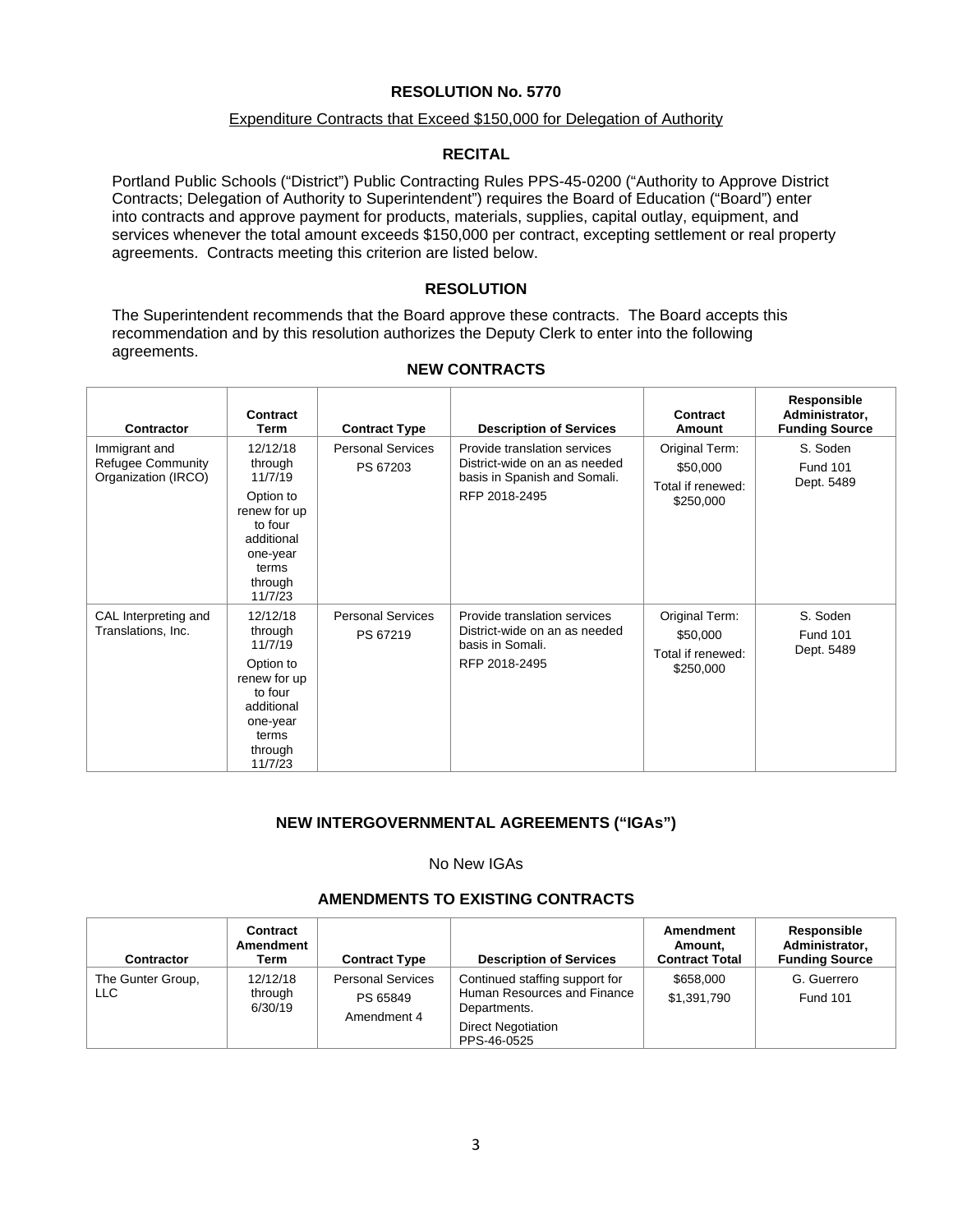# Other Matters Requiring Board Approval

Numbers 5771 to 5776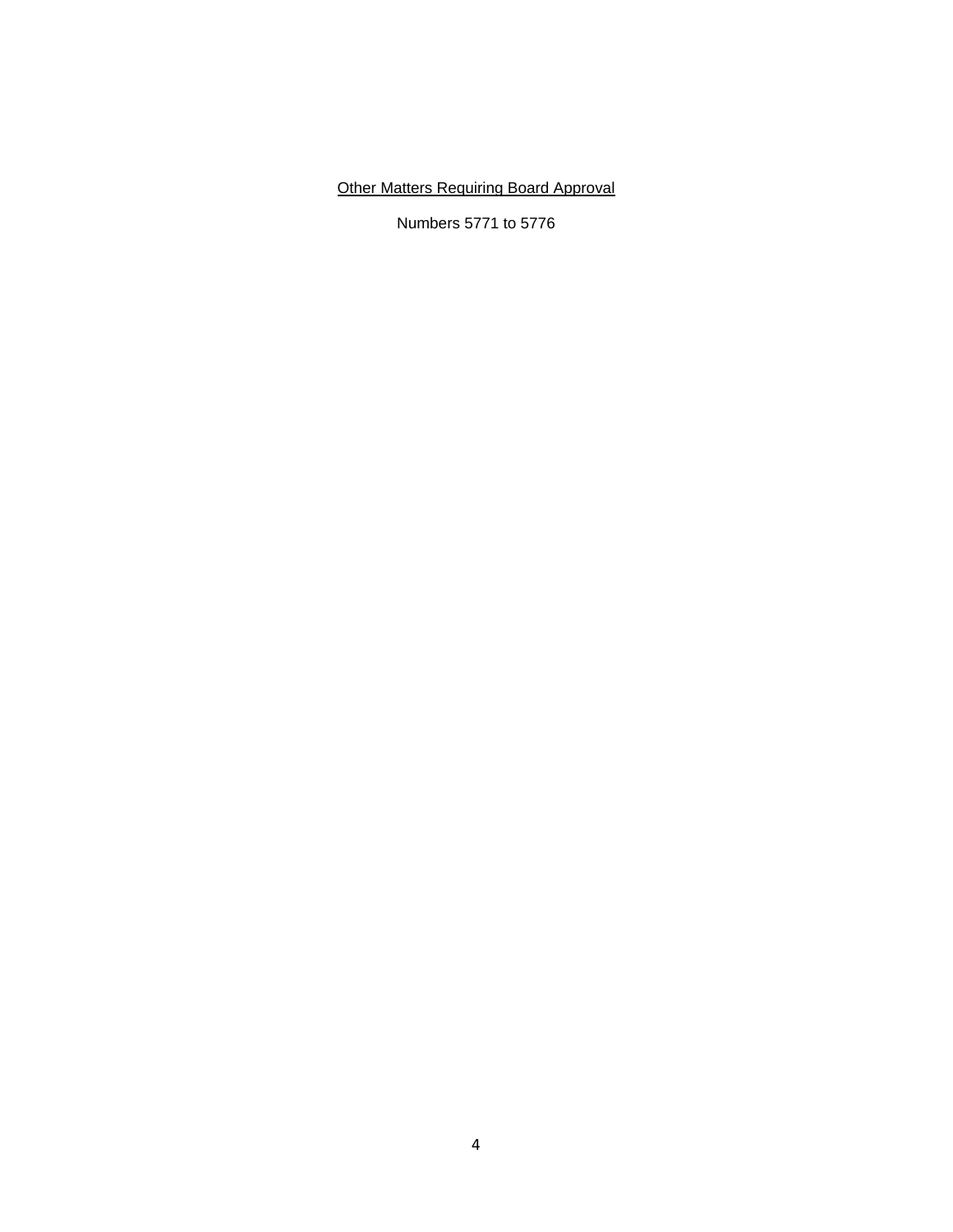### **REVISED**

# **RESOLUTION No. 5771**

### Resolution to Approve an Intergovernmental Agreement (IGA) between the City of Portland, through the Portland Police Bureau, and Portland Public Schools

# **RECITALS**

- A. The Board of Education recognizes the importance of formalizing a written cost-sharing agreement with the City of Portland, through the Portland Police Bureau to ensure the safety and security of our students, as provided by the School Resource Officer program managed by the Youth Services Division.
- B. The Intergovernmental Agreement (IGA) clearly defines, terms, duties, roles and responsibilities for Portland Public Schools and Portland Police Bureau's SROs
- C. The primary role of SROs in PPS schools are to provide a safe and secure learning environment for school communities;
- D. Training protocols and standard operating procedures deployed by School Resource Officers in Portland Public Schools are focused on trauma informed and restorative justice national best practices and updated each year;
- E. The entities agree to establish operating plans prior to each school year for the five-year term of the Intergovernmental Agreement and commit to jointly monitoring progress, successes and areas for improvement;
- F. During the first year of the agreement, the parties agree to quarterly reviews and annual reviews thereafter, all of which will include the participation and feedback of students served by SROs;
- G. Due to limited financial resources at Portland Public Schools and Portland Police Bureau it is essential that the entities plan to secure safe and effective coverage of the schools; and
- H. The cost sharing agreement is fair and consistent with local and national best practices and ensures that a School Resource Officer is assigned to each of the nine high school clusters, five days a week.

# **RESOLUTION**

The Board of Education approves of the Intergovernmental Agreement between the City of Portland, through the Portland Police Bureau, and Portland Public Schools.

*S. Soden*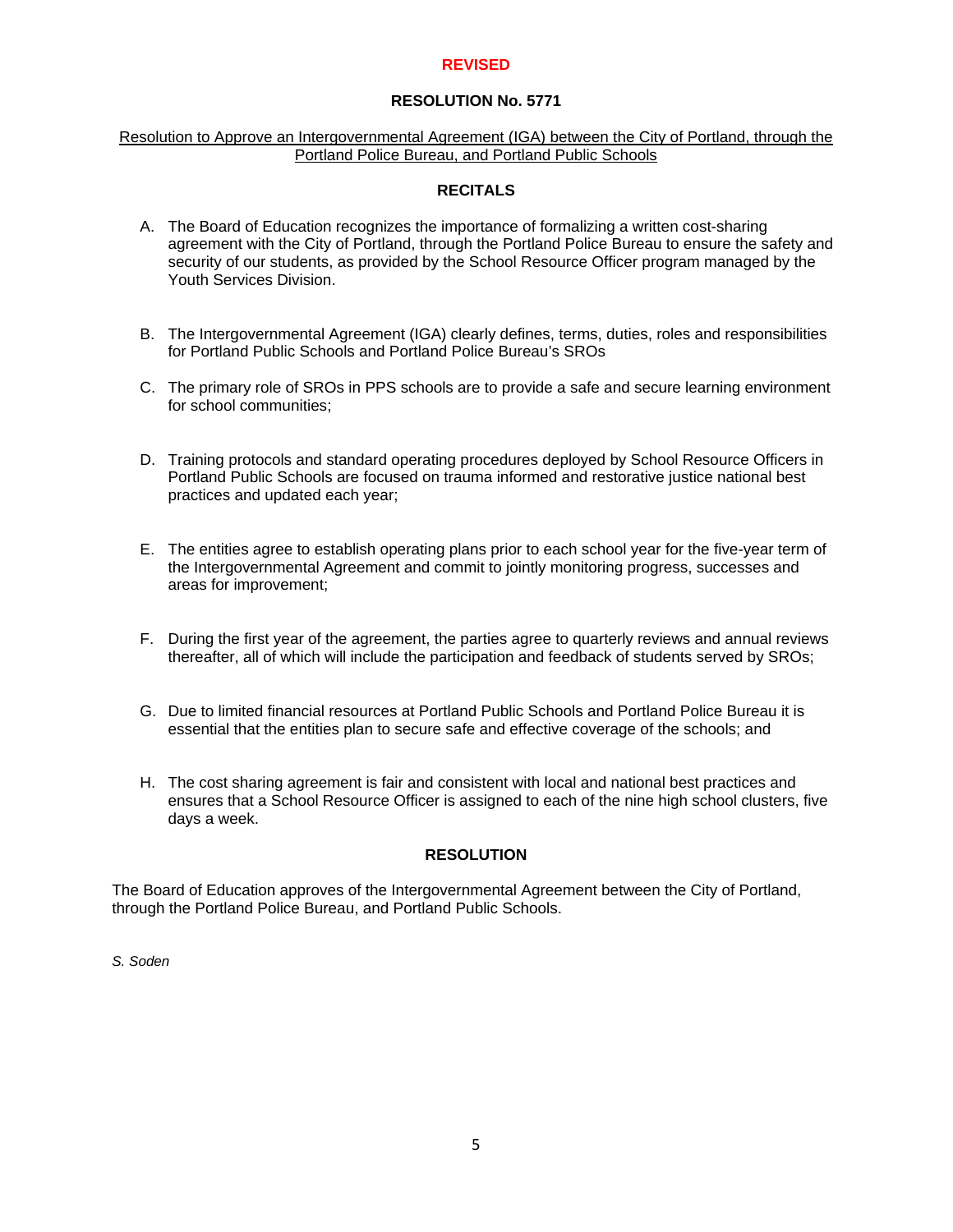### Amendment of District Performance Auditor Policy 1.60.040-P

# **RECITALS**

- A. On October 16 and November 1, 2018, the Board Policy & Governance Committee reviewed and considered amendment of the District Performance Auditor Policy 1.60.040-P.
- B. On November 13, 2018, the Board presented the first reading of the amended District Performance Auditor Policy.
- C. Per District policy, the public comment was open for at least 21 days, and no public comments were received.

# **RESOLUTION**

The Board hereby amends District Performance Auditor Policy 1.60.040-P.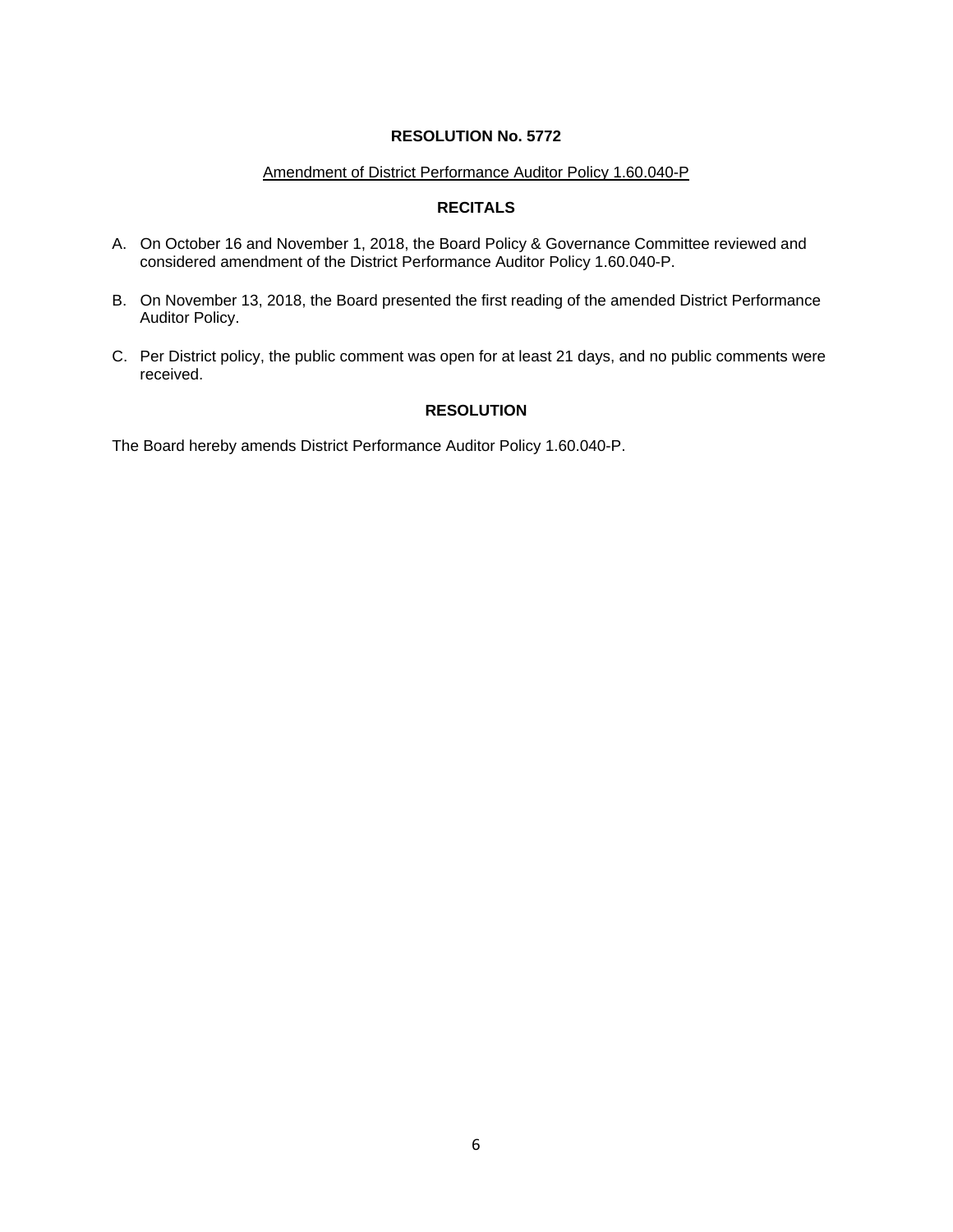#### Resolution to Rescind Board Policies

- Rescission of: i. Reporting Statement of Economic Interest, 1.40.020
	- ii. Method of Board Operations, 1.70.010
	- iii. Job Description, 5.10.020
	- iv. Employee Suggestion Award Program, 5.10.040
	- v. Tax Deferred Annuities, 5.10.070
	- vi. Orientation of Teachers, 5.20.040
	- vii. Compensation Related Benefits Miscellaneous, 5.60.050
	- viii. Alternative to Military Leave, 5.50.063
	- ix. Employment in Institutions of Higher Learning: Restoration of Health, 5.50.067
	- x. Administrative In-service Requirements, 5.60.080
	- xi. Retirement Permanently Disabled, 5.20.140
	- xii. Educator's (sic) Council, 5.40.030
	- xiii. Professional Compensation, 5.50.010
	- xiv. Professional Improvements, 5.50.040
	- xv. Professional Growth Incentive, 5.50.043
	- xvi. Administrative Clerical Personnel Salary Schedule, 5.70.055

## **RECITALS**

- A. On November 1, 2018, the Board of Education's Policy and Governance Committee reviewed and considered the necessity and relevance of:
	- i. Reporting Statement of Economic Interest, 1.40.020
	- ii. Method of Board Operations, 1.70.010
	- iii. Job Description, 5.10.020
	- iv. Employee Suggestion Award Program, 5.10.040
	- v. Tax Deferred Annuities, 5.10.070
	- vi. Orientation of Teachers, 5.20.040
	- vii. Compensation Related Benefits Miscellaneous, 5.60.050
	- viii. Alternative to Military Leave, 5.50.063
	- ix. Employment in Institutions of Higher Learning: Restoration of Health, 5.50.067
	- x. Administrative In-service Requirements, 5.60.080
	- xi. Retirement Permanently Disabled, 5.20.140
	- xii. Educator's (sic) Council, 5.40.030
	- xiii. Professional Compensation, 5.50.010
	- xiv. Professional Improvements, 5.50.040
	- xv. Professional Growth Incentive, 5.50.043
	- xvi. Administrative Clerical Personnel Salary Schedule, 5.70.055

B. On November 13, 2018, the Board presented the first reading of each of those policies for rescission.

C. Per District policy, the public comment was open for at least 21 days, and no public comments were received.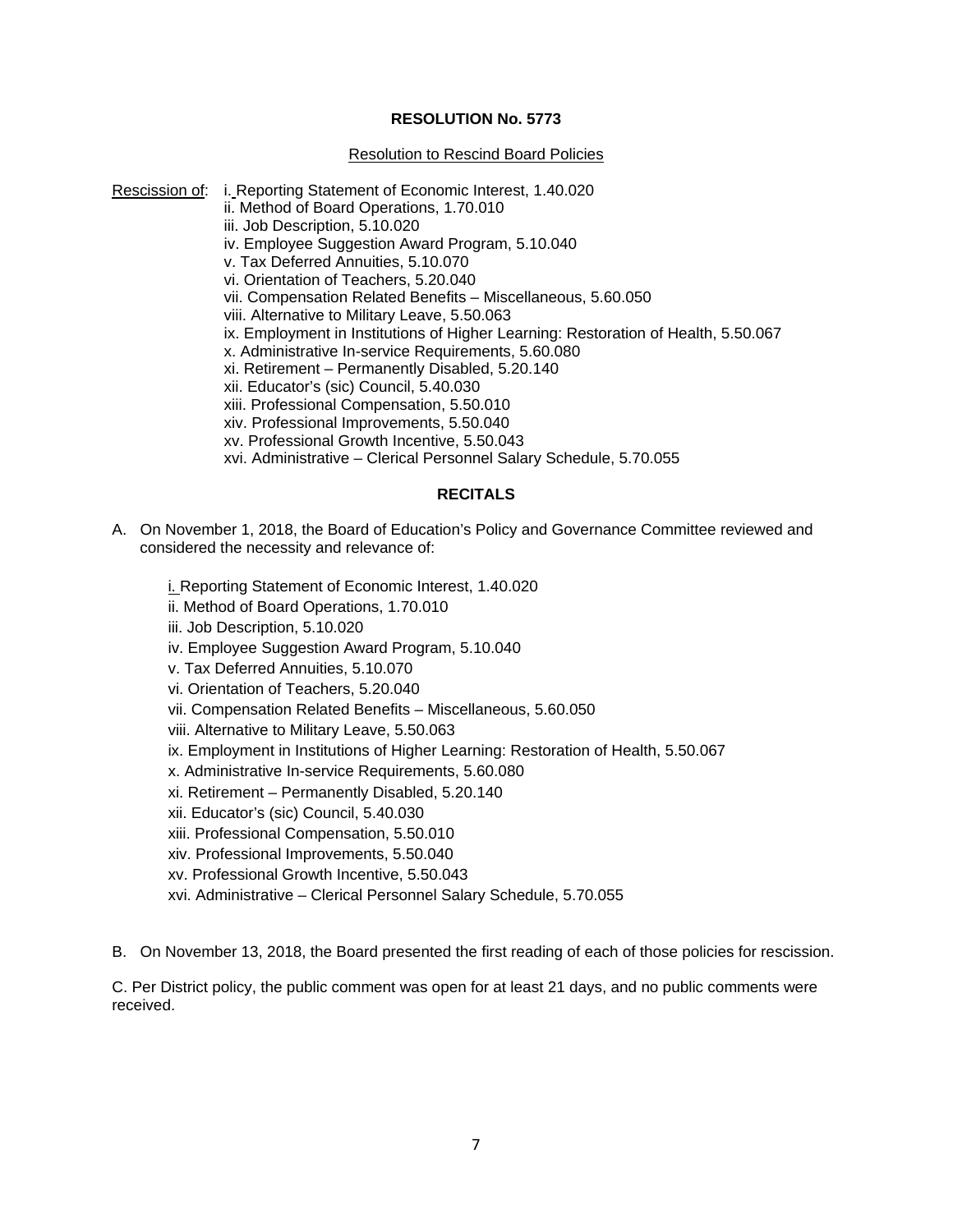#### **RESOLUTION**

The Board hereby rescinds each of the following policies:

i. Reporting Statement of Economic Interest, 1.40.020 ii. Method of Board Operations, 1.70.010 iii. Job Description, 5.10.020 iv. Employee Suggestion Award Program, 5.10.040 v. Tax Deferred Annuities, 5.10.070 vi. Orientation of Teachers, 5.20.040 vii. Compensation Related Benefits – Miscellaneous, 5.60.050 viii. Alternative to Military Leave, 5.50.063 ix. Employment in Institutions of Higher Learning: Restoration of Health, 5.50.067 x. Administrative In-service Requirements, 5.60.080 xi. Retirement – Permanently Disabled, 5.20.140 xii. Educator's (sic) Council, 5.40.030 xiii. Professional Compensation, 5.50.010 xiv. Professional Improvements, 5.50.040 xv. Professional Growth Incentive, 5.50.043 xvi. Administrative – Clerical Personnel Salary Schedule, 5.70.055

and instructs the Superintendent to rescind any administrative directives derived from these policies.

#### **RESOLUTION No. 5774**

Minutes

The following minutes are offered for adoption:

November 13, 2018